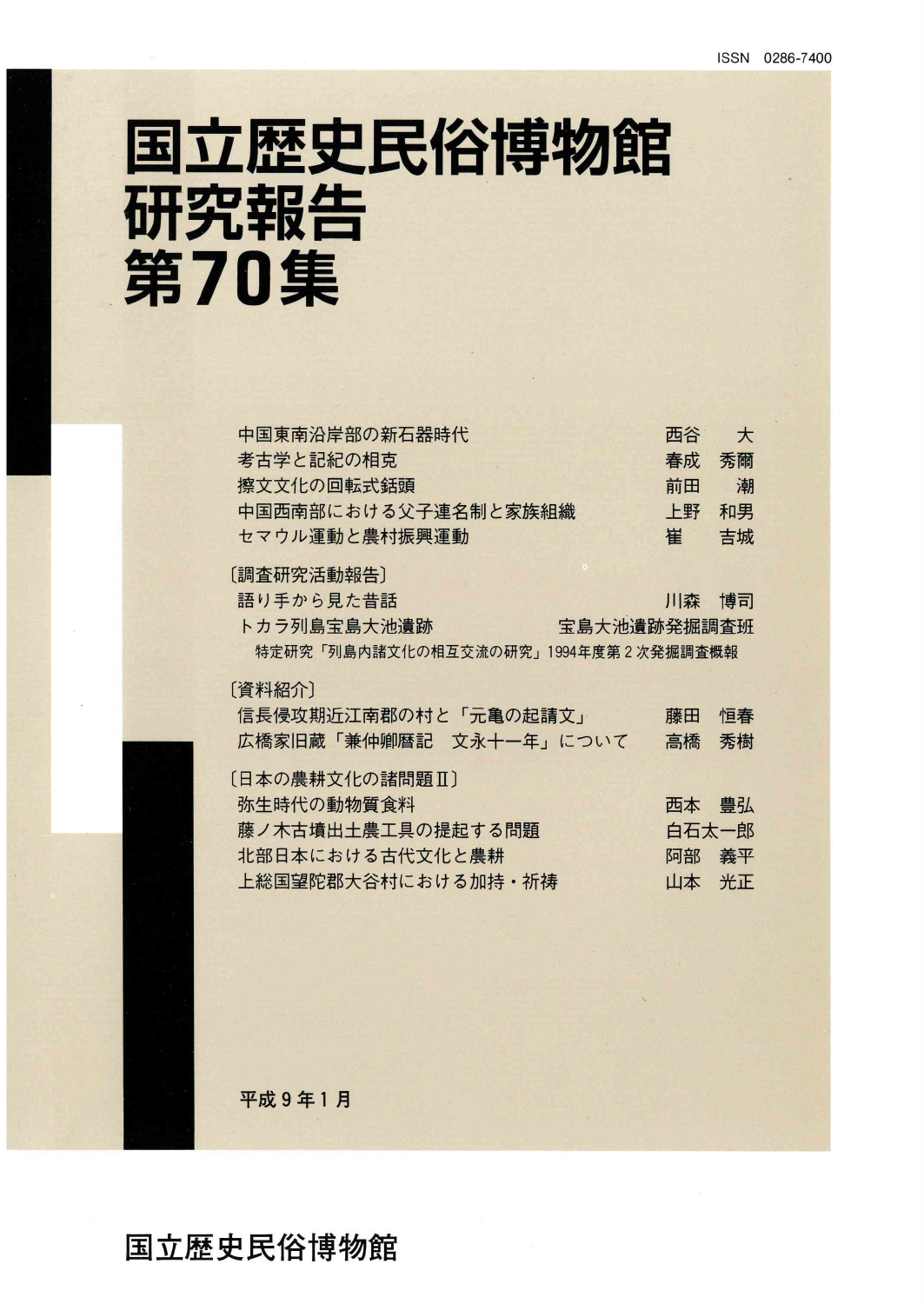### 国立歴史民俗博物館 研究報告 第70集

#### 目 次

| ▓中国東南沿岸部の新石器時代…………………………………………………西谷     | 仧  | $\mathbf{1}$ |
|-----------------------------------------|----|--------------|
| ▓考古学と記紀の相克……………………………………………………………………春成  | 秀爾 | 59           |
| ――小林行雄の伝世鏡論――                           |    |              |
| ▓擦文文化の回転式銛頭…………………………………………………………前田     | 潮  | 97           |
| ▓中国西南部における父子連名制と家族組織……………………………………上野    | 和男 | 123          |
| -- 貴州省苗族の二村落の事例を中心として–                  |    |              |
| ▓セマウル運動と農村振興運動……………………………………………………崔     | 吉城 | 161          |
| [調査研究活動報告]                              |    |              |
| ▓語り手から見た昔話………………………………………………………………川森    | 博司 | 185          |
| ――岩手県遠野の観光の現場から――                       |    |              |
| ▓トカラ列島宝島大池遺跡…………………………………………宝島大池遺跡発掘調査班 |    | 219          |
| 特定研究「列島内諸文化の相互交流の研究」1994年度第2次発掘調査概報     |    |              |
| [資料紹介]                                  |    |              |
| ▓信長侵攻期近江南郡の村と「元亀の起請文」…………………………………藤田    | 恒春 | $\mathbf{1}$ |
| ▒広橋家旧蔵「兼仲卿暦記 文永十一年」について……………………………高橋    | 秀樹 | 41           |
| [日本の農耕文化の諸問題Ⅱ]                          |    |              |
| ▓弥生時代の動物質食料………………………………………………………西本      | 豊弘 | 255          |
| ▓藤ノ木古墳出土農工具の提起する問題…………………………………………白石太一郎 |    | 267          |
| ▓北部日本における古代文化と農耕…………………………………………………阿部   | 義平 | 291          |
| ▓上総国望陀郡大谷村における加持・祈祷………………………………………山本    | 光正 | 79           |
| -- 雨乞・虫加持・疱瘡加持を中心に --                   |    |              |

平成9年1月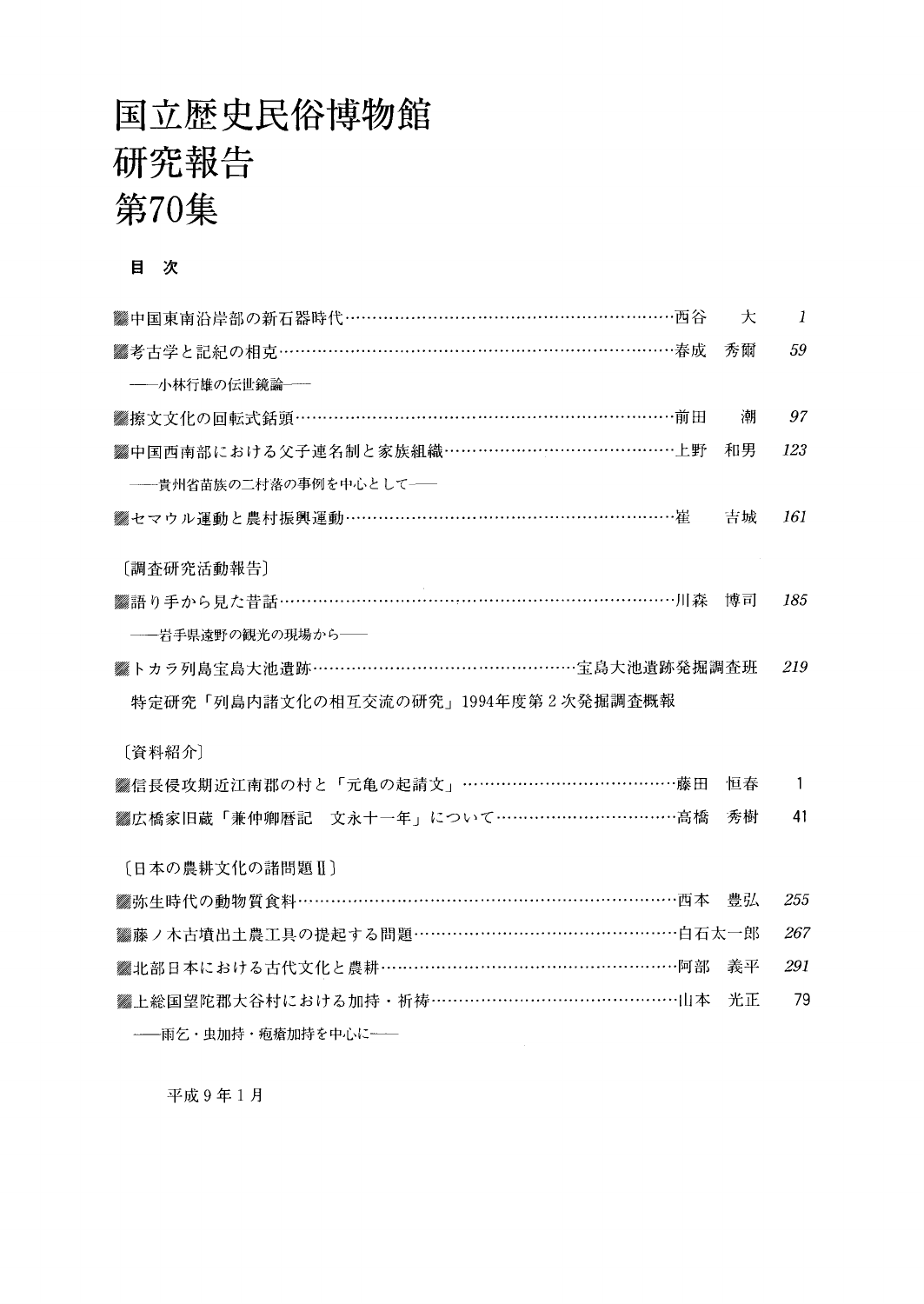### Bulletin of the National Museum of Japanese History voL 70

Contents :

| NISHITANI, M.                                             | The Neolithic Period along the Southeast Coast of China ························· 1          |  |  |
|-----------------------------------------------------------|----------------------------------------------------------------------------------------------|--|--|
| HARUNARI, H.                                              | Descrepancies Between Archaeology and Imperial Histories in the                              |  |  |
|                                                           | .59                                                                                          |  |  |
| MAEDA, U.                                                 |                                                                                              |  |  |
| UENO, K.                                                  | Personal Names and Family Organization in Southwest China                                    |  |  |
|                                                           |                                                                                              |  |  |
| Сної, К.                                                  | The Saemaul Movement and the Campaign for the Advancement of                                 |  |  |
|                                                           |                                                                                              |  |  |
|                                                           | [Report on Investigation and Research Activity]                                              |  |  |
| KAWAMORI, H.                                              | Folk Tales from the Standpoint of the Reciter. A Report from a Tour                          |  |  |
|                                                           |                                                                                              |  |  |
| The Investigation Party of Oike Site on Takarajima Island |                                                                                              |  |  |
|                                                           | Brief Report of the Excavation of Oike Site on Takarajima Island, $1994 \cdots 219$          |  |  |
|                                                           | [Introduction of Historical Materials]                                                       |  |  |
| FUJITA, T.                                                | South Omi villages at the time of Nobunaga's Invasion and the "Genki Pledge" $\cdot \cdot$ 1 |  |  |
| TAKAHASHI, H.                                             | "Diary of HIROHASHI-KANENAKA, 1274", from the Hirohashi Familly Archives                     |  |  |
|                                                           |                                                                                              |  |  |
| [Studies on Farming Culture II]                           |                                                                                              |  |  |
| NISHIMOTO, T.                                             |                                                                                              |  |  |
| SHIRAISHI, T.                                             | Some Problems Arising from Agricultural Implements Excavated from                            |  |  |
|                                                           |                                                                                              |  |  |
| ABE, G.                                                   |                                                                                              |  |  |
| ҮАМАМОТО, М.                                              | Ritual Ceremonies in Oyatu Village, Mouda County, Kazusa Province                            |  |  |
|                                                           | -Focusing on Performing for Rain and Prevention Insects and Smallpox-                        |  |  |
|                                                           |                                                                                              |  |  |

Jan.1997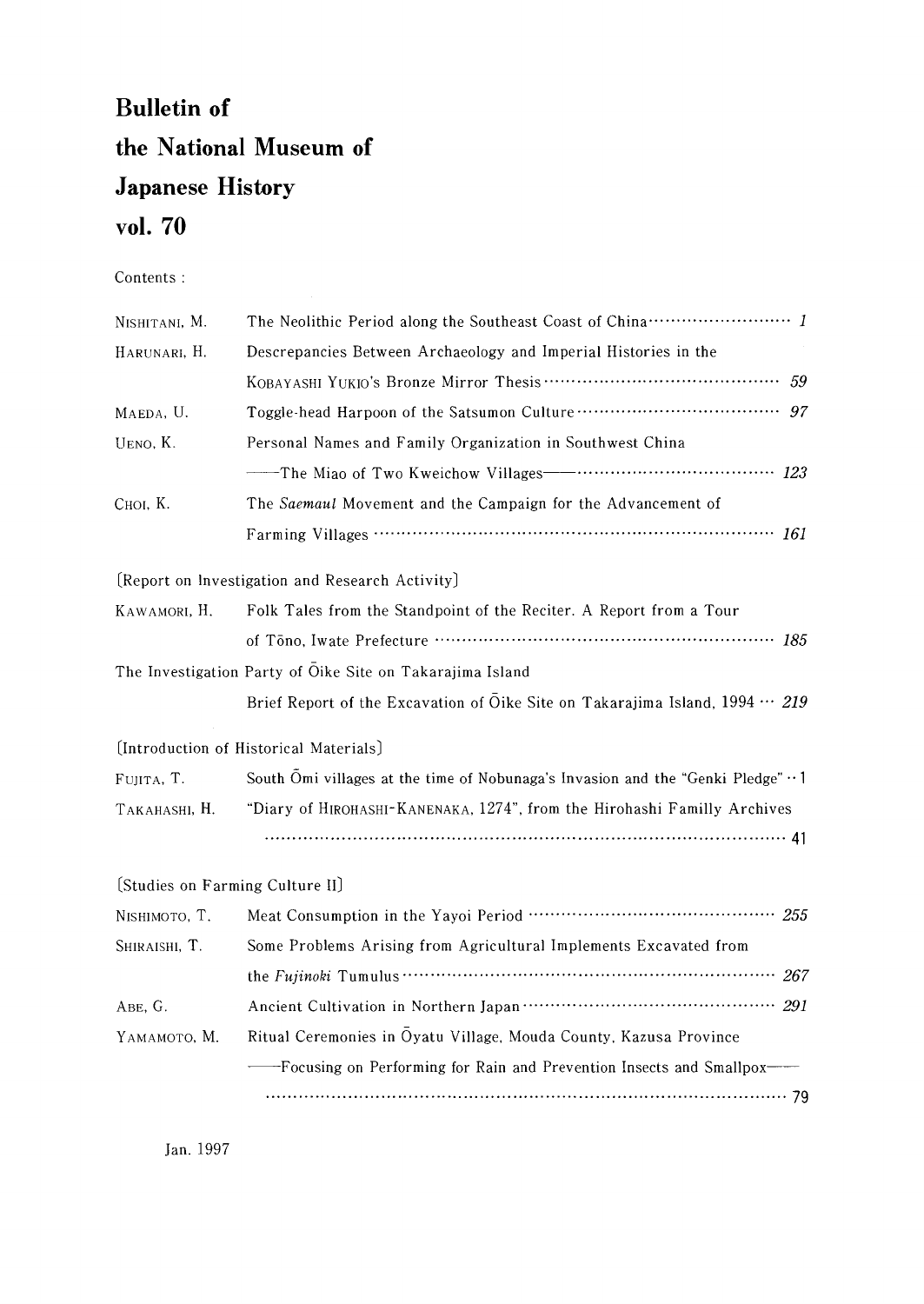### 日本の農耕文化の諸問題 Ⅱ

農耕文化研究会研究成果報告2一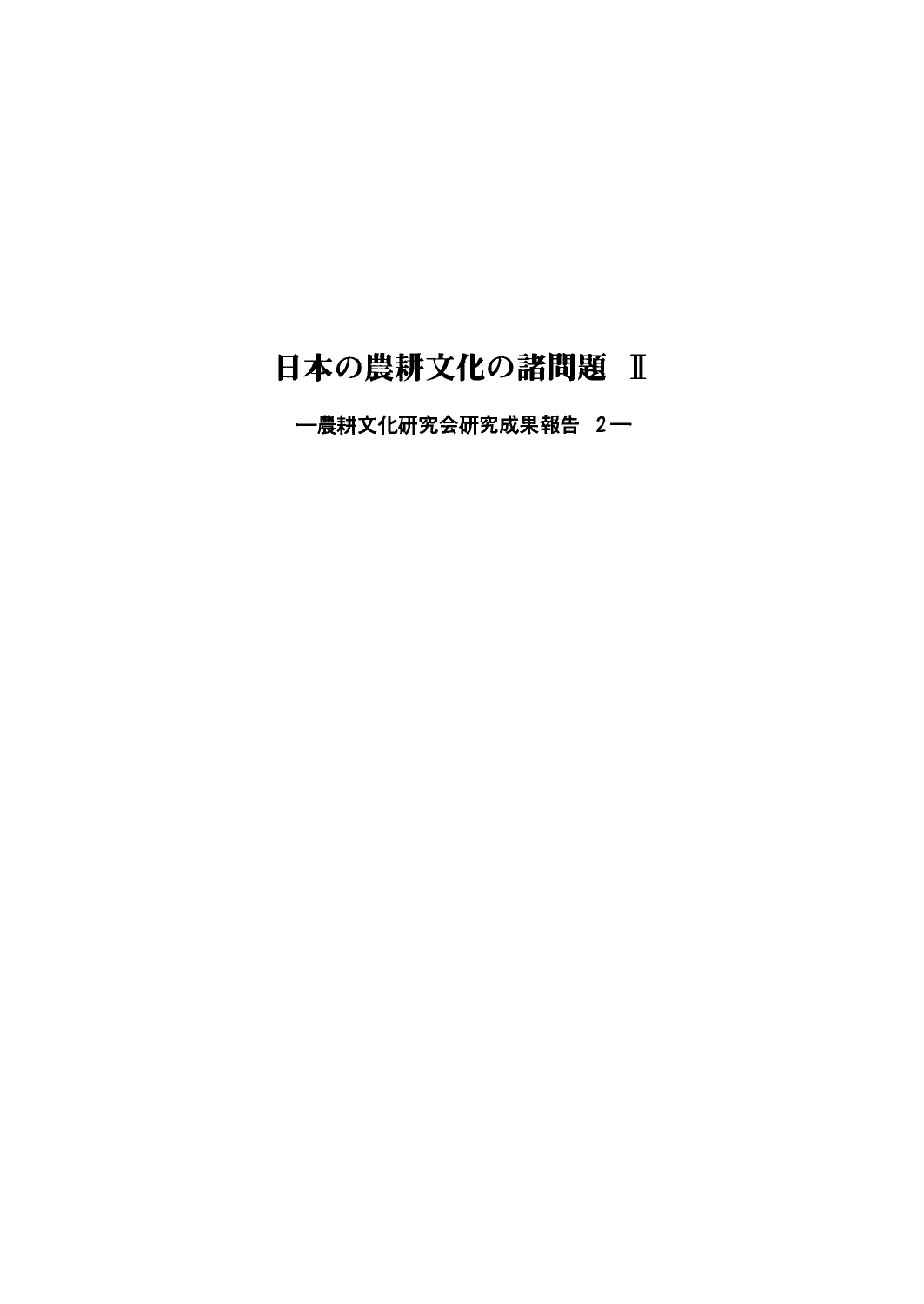この報告は、国立歴史民俗博物館の館内各分野の研究者からなる農耕文化研 究会(代表者 虎尾俊哉現名誉教授)が,株式会社小学館から奨学寄付金をう けて1983年より実施した館内の共同研究の成果の一部である。『国立歴史民俗 博物館研究報告』第66集に収めた「農耕文化研究会研究成果報告」1に報告し た9編に引続き,ここには4編の報告を掲載する。これで本共同研究のまとま った報告は一応終えるが,この機会に改めて小学館のご好意に対し厚く感謝申 し上げたい。

 なお,本研究の経緯については,「農耕文化研究会研究成果報告」1の「は じめに」を参照いただきたい。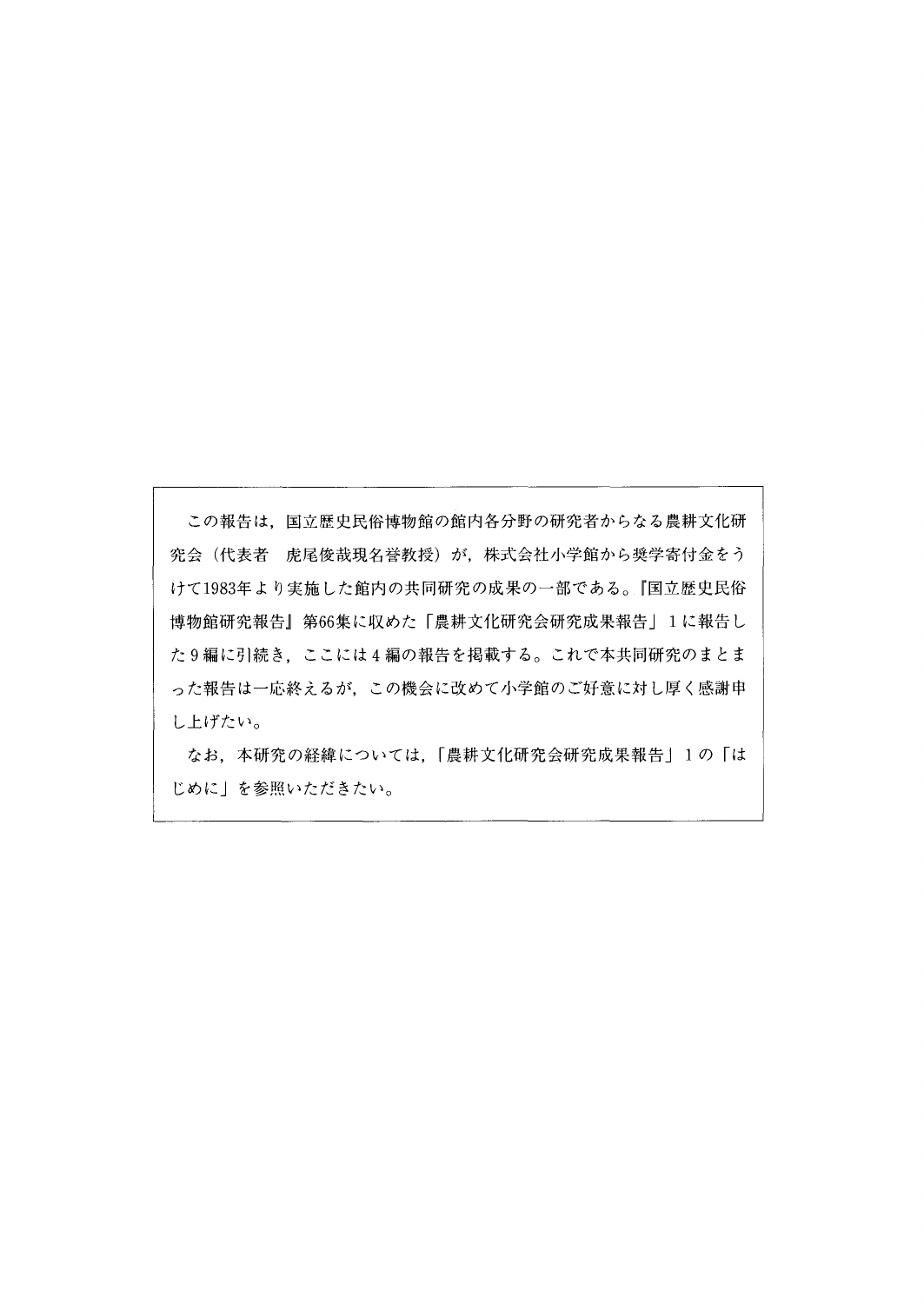|       | 国立歴史民俗博物館研究報告              |    |             | 第70集                                                   |  |
|-------|----------------------------|----|-------------|--------------------------------------------------------|--|
|       | 平成 9 年 1 月28日<br>平成9年1月31日 | FЛ | 刷<br>発<br>行 | (非壳品)                                                  |  |
| 編集・発行 |                            |    |             | 国立歴史民俗博物館<br>〒285 千葉県佐倉市城内町117<br>電 話 043-486-0123(代表) |  |
| 印     | 届                          |    |             | 凸版印刷株式会社<br>〒110 東京都台東区台東1-5-1<br>電 話 03-3835-5311(代表) |  |

◎Printed in Japan Jan.1997